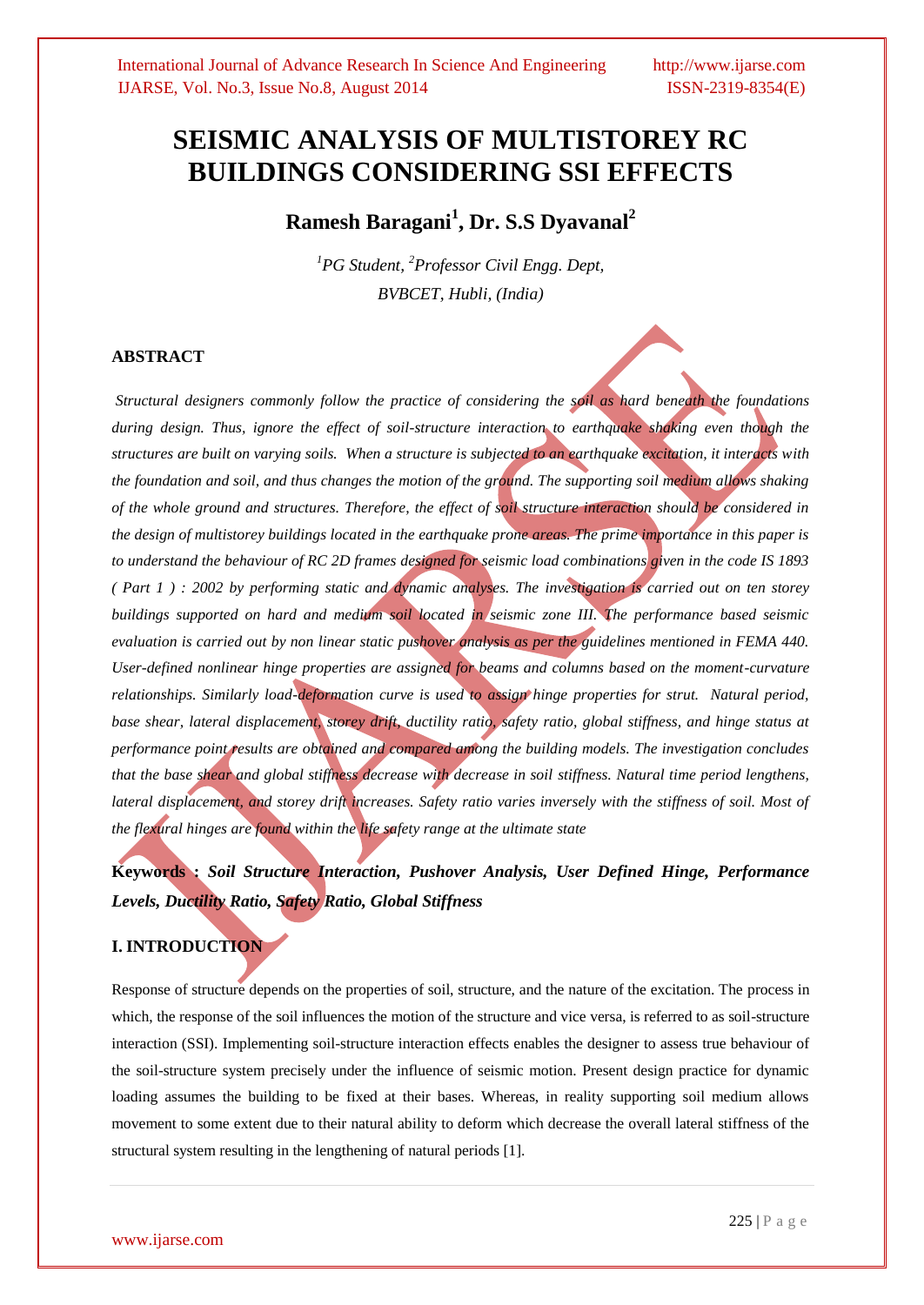The behaviour of the buildings during the earthquake depends on the type of soil on which it is supported and stiffness of infill, etc. Majority of the existing RC structures do not meet the current seismic requirements as they are primarily designed for gravity loads only. The ground motion induces the random motions in all directions, radiating from the epicenter. These ground motions cause structure to vibrate and induces inertia forces in them. The effect of stiffness of the masonry infill walls is very important parameter in resisting the earthquake. For the structure to perform better during the earthquakes, it must be analyzed and designed as per the Indian seismic code IS 1893 (Part 1) : 2002 [2].

Several studies have been made on the effect of soil-structure interaction problems to obtain more realistic analysis. They have quantified the effect of interaction behaviour and established that there is redistribution of forces in the structure and soil mass. Hence, structures and their supporting soils should be considered as a single compatible unit. The interaction effects are found quite significant, particularly for the structures resting on highly compressible soils. The flexibility of soil mass causes the differential settlement and rotation of footings under the application of load. The relative stiffness of structure, foundation, and soil, influence the interaction behaviour of structure-foundation soil system.

#### **II. EXAMPLE OF THE BUILDING STUDIED**

In this paper ten storeyed 2D RC frames are considered located in seismic zone III. The bottom storey height is 4.8 m and upper storey height is taken as  $3.6$  m [1]. The buildings are kept symmetric to avoid torsional response under pure lateral forces. In the seismic weight calculations, only 25% of the live load is considered [2]. The building is modeled to represent all existing components that influence the mass, strength, stiffness, and deformability of the structure. Slab loads are applied on the beam. Masonry brick infill walls are modeled by considering equivalent diagonal strut. The material properties and thickness of struts are same as that of masonry wall. The effective width of strut is calculated as proposed by Smith and Hendry [3]. M (moment hinge), PM (axial force and moment hinge), V (Shear hinge), and P (axial force hinge) hinge properties as per FEMA 356 [4] are assigned at rigid ends of beam, column, and strut elements respectively. The behaviour of soil can be conveniently simulated by modeling the same with a set of linear elastic springs. Three translational and two rotational springs about the mutually perpendicular global axes are assigned as per the procedure mentioned in ATC-40 [5], to simulate the effect of soil-flexibility. The models considered for the study are as bare frame building supported on i) Hard soil and ii) Medium soil, open ground soft storey building supported on iii) Hard soil and iv) Medium soil. Models are designed for 1.2(DL+LL+EQ) and 1.2(DL+LL+RS) [2]. The material and soil properties considered in the present work are given in Table 1 and Table 2 respectively. The plan and elevation of the building considered for the study are shown in Fig. 1and Fig. 2

#### **III. METHODOLOGY OF THE STUDY**

Majority of the existing buildings in our country are still under threat, because buildings are not designed as per seismic codes, wrong construction practice, and lack of knowledge for earthquake resistant design. It is very uneconomical to demolish and reconstruct them as per code provisions. Therefore, it is necessary to retrofit and strengthen them after evaluating their strength and performance. Consequently, non linear analyses are carried out with user defined hinges to evaluate the performance of existing buildings.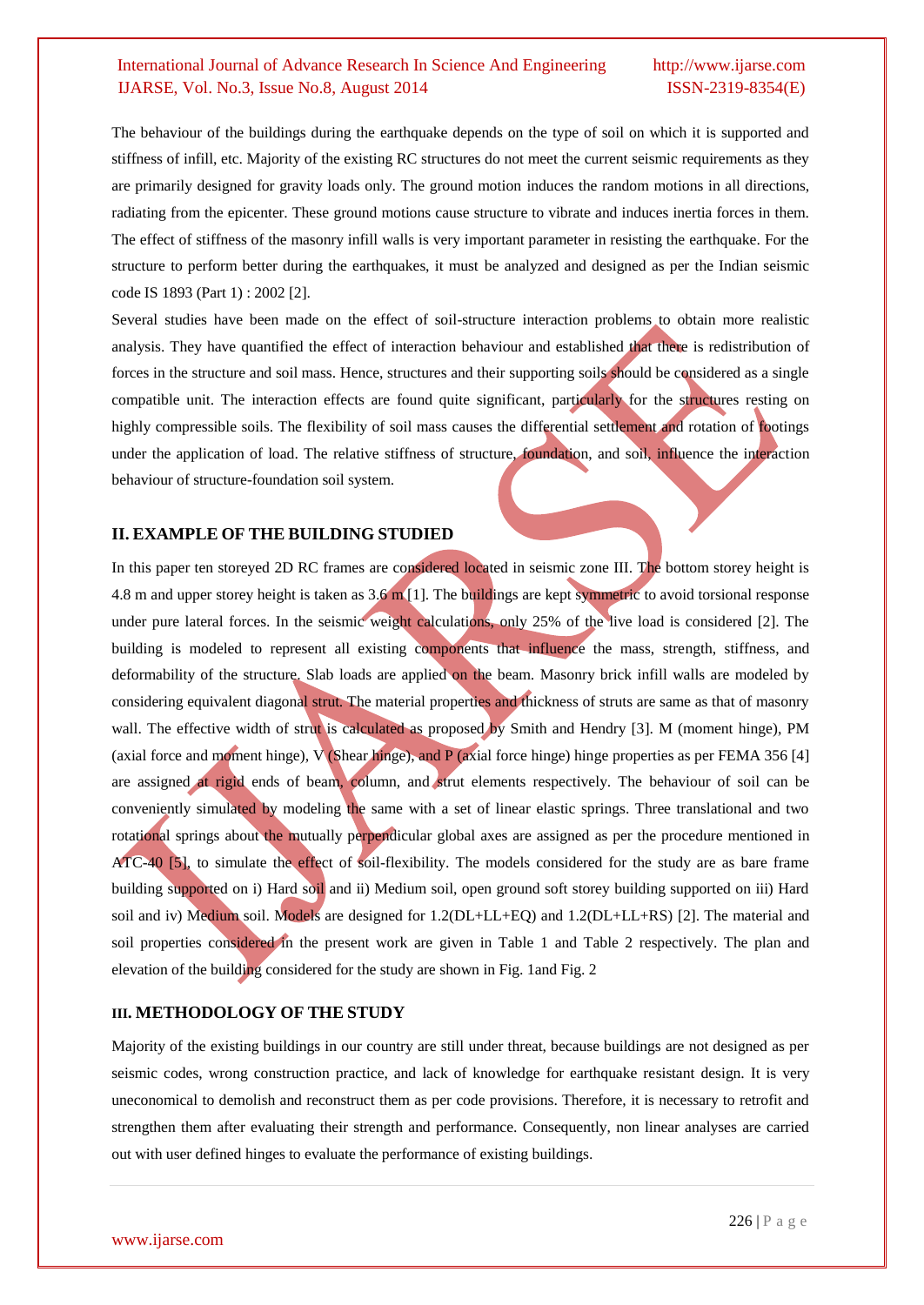

# **Fig. 2 Elevation of ten storeyed bare frame building models**

**Table 1. Material properties considered in the study [6]**

| <b>Material Property</b>            | <b>Values</b> |
|-------------------------------------|---------------|
| Grade of concrete, Fck              | 25 Mpa        |
| Grade of steel, Fy                  | $415$ Mpa     |
| Modulus of Elasticity of brick wall | 3285.9 Mpa    |
| Modulus of Elasticity of steel, Es  | 20,0000 Mpa   |

|  | Table 2. Soil properties [1] |
|--|------------------------------|
|--|------------------------------|

| <b>Type of soil</b> | S.B.C of soil<br>Young's modulus |                      | Poisson's | <b>Shear modulus</b> |
|---------------------|----------------------------------|----------------------|-----------|----------------------|
|                     | (kN/m <sup>2</sup> )             | (kN/m <sup>2</sup> ) | ratio     | (kN/m <sup>2</sup> ) |
| Medium              | 150                              | 50000                | 0.45      | 17241.37             |
| Hard                | 250                              | 200000               | 0.45      | 68965.51             |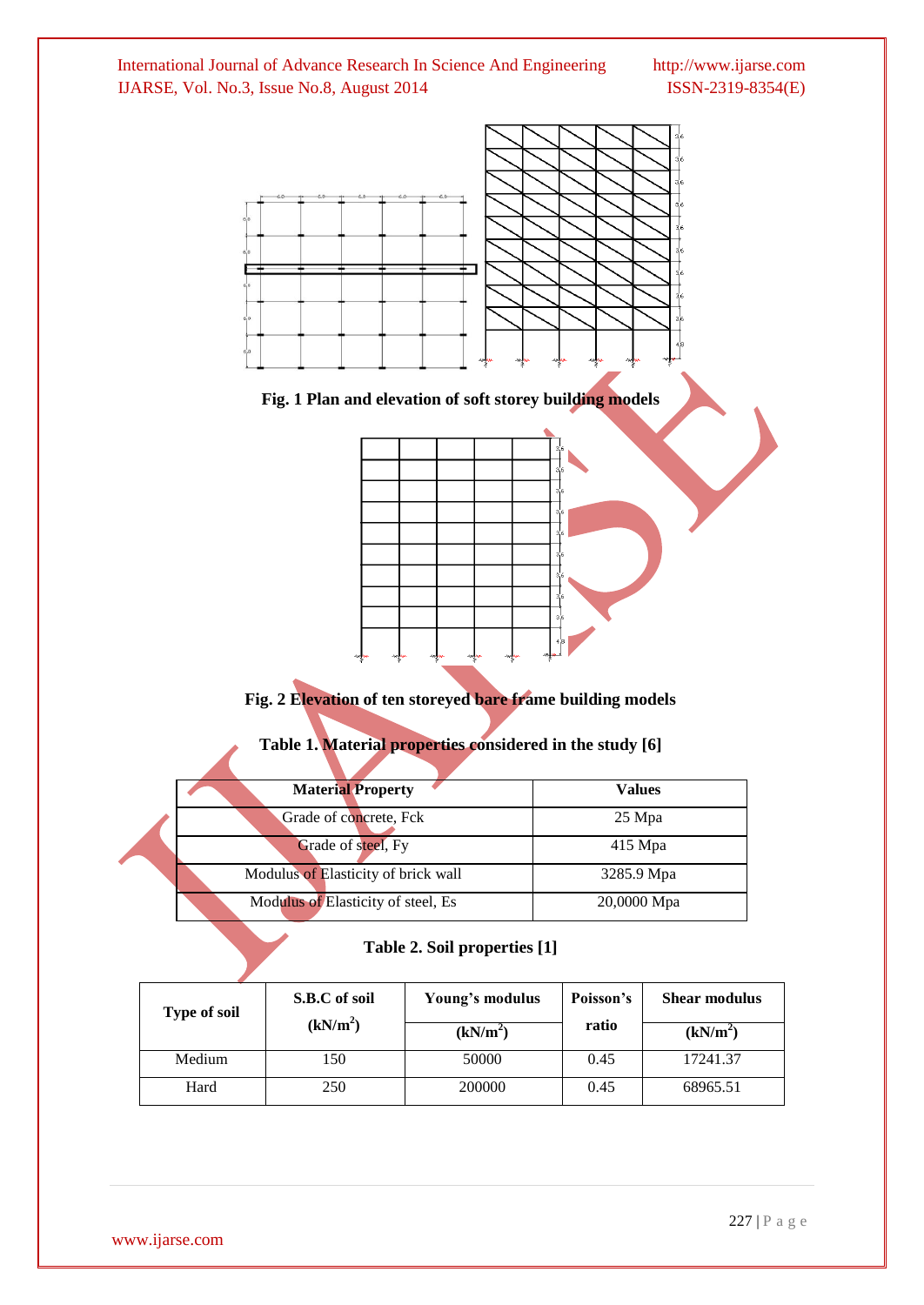### **3.1 User Defined Hinges**

Moment-curvature relationships are predicted in order to define the user-defined plastic hinge properties. The moment curvature relationships are developed as per IS 456 : 2000 [7]. The definition of user-defined hinge properties requires moment–curvature analysis of each element. For the problem defined, building deformation is assumed to take place only due to moment under the action of laterally applied earthquake loads. Thus, userdefined M3 (Moment) and V3 (Shear) hinges are assigned for beams, PM3 (Axial load with moment) hinges are assigned for columns and P (Axial load) hinges are assigned for struts The calculated moment-curvature values for beams (M3 and V3), columns (PM3), and load deformation curve values for struts (P) are given as input in SAP2000.

### **3.2 Pushover Analysis**

Pushover analysis is one of the methods available to understand the behavior of structures subjected to earthquake forces. As the name implies, it is the process of pushing structure horizontally with a prescribed loading pattern incrementally until the structure reaches limit state. The static approximation consists of applying a vertical distribution of lateral loads to a model which captures the material non - linearity of an existing or previously designed structure, and monotonically increasing those loads until the peak response of the structure is obtained on a base shear vs roof displacement. Pushover analysis determines the behavior of a buildings, including the ultimate loads and the maximum inelastic deflections. At each step, the base shear and the roof displacement can be plotted to generate the pushover curve. In this paper the non-linear static pushover analysis is carried out as per FEMA 440 [8] guidelines. The models are pushed in a monotonically increasing order in a particular direction till the collapse of the structure. For this purpose, value of maximum displacement (4% of height of building [5]) at roof level and number of steps in which this displacement must be applied, are defined. The global response of structure at each displacement level is obtained in terms of the base shear, which is presented by pushover curve.

# **3.3 Element Description In SAP2000**

Frame elements are modeled as line elements in SAP2000 having linearly elastic properties and nonlinear forcedisplacement characteristics. The force-deformation curve is shown in the Fig. 3.



**Fig 3. Force-Deformation for Pushover Hinge [9]**

Point A corresponds to unloaded condition and point B represents yielding of the element. The ordinate at C corresponds to nominal strength and abscissa at C corresponds to the deformation at which significant strength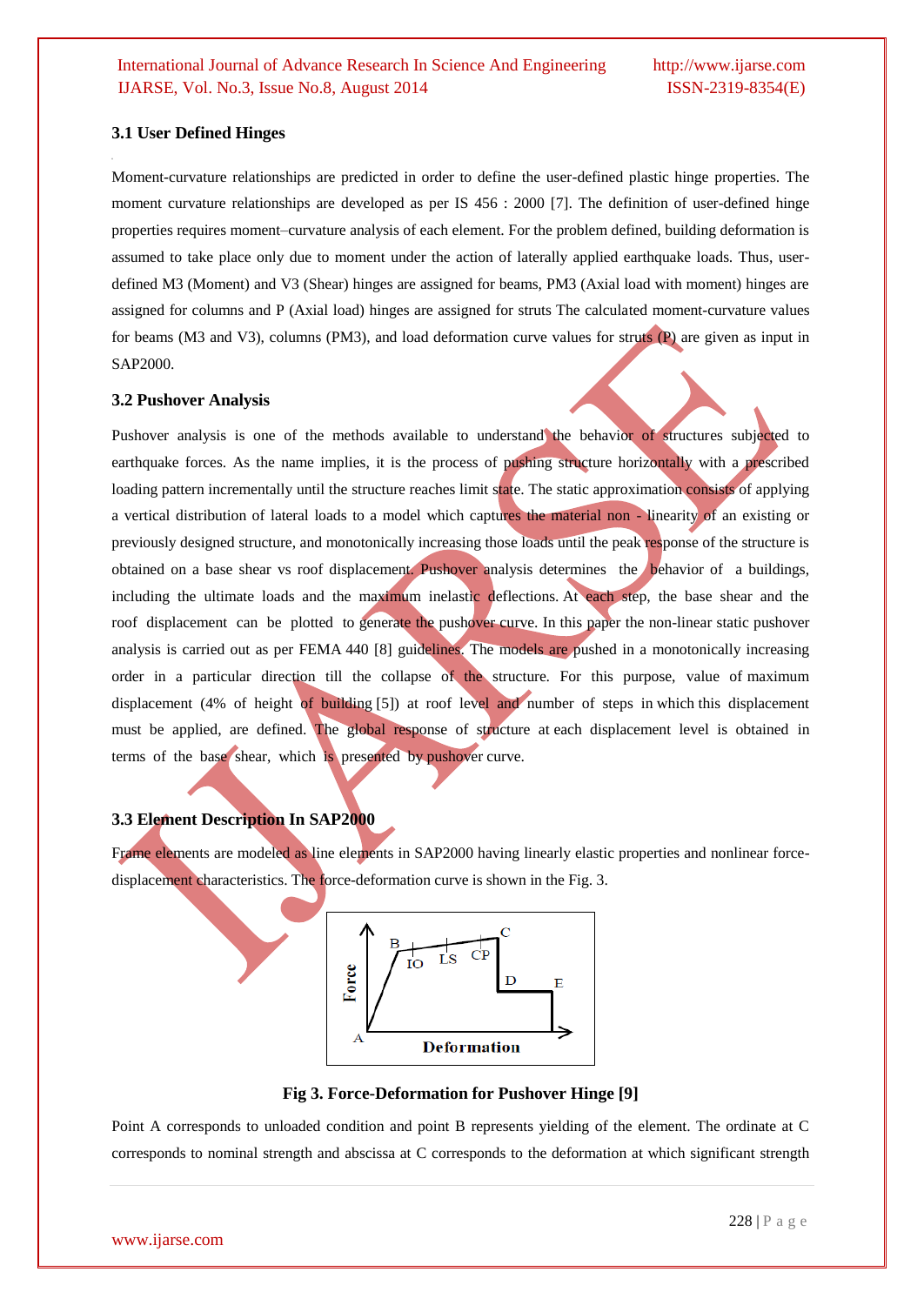degradation begins. The drop from C to D represents the initial failure of the element and resistance to lateral loads beyond point C is usually unreliable. The residual resistance from D to E allows the frame elements to sustain gravity loads [8]. Beyond point E, the maximum deformation capacity, gravity load can no longer be sustained .There are three types of hinge properties in SAP2000. They are default hinge properties, user-defined hinge properties and generated hinge properties. In this paper only user defined hinge properties are assigned to the frame elements.

# **IV. RESULTS AND DISCUSSIONS**

# **4.1 Fundamental Natural Period**

The changes in natural periods due to the effect of soil flexibility with respect to various parameters for hard and medium soil are compared. The comparison is made between ten storey bare and soft storey building models supported on hard and medium soils. The natural periods obtained for various building models by IS 1893 (Part 1) : 2002[2] code and analytical (SAP2000) are specified in Table 3.

It is observed that the fundamental natural period for ten storey bare frame structure is longer by 1.62 times compared to results obtained by codal procedure. Similarly shorter by 0.86 times is observed for the soft storey models. As the soil type changes from hard to medium natural period lengthens because of decrease in the stiffness of soil. The longer natural periods indicates the increase in the ductility.

| <b>Type of soil</b> | Bare frame |                     | <b>Soft Storey</b> |            |
|---------------------|------------|---------------------|--------------------|------------|
|                     | Codal      | <b>Analytical</b>   | Codal              | Analytical |
| Hard                | .36        | $\angle$ . $\angle$ | 1.13               | 0.98       |
| Medium              | .36        |                     | 1.13               |            |

**Table 3.** C**odal and Analytical natural periods**

# **4.2 Base Shear**

In the response spectrum method the design of base shear (Vb) is scaled to the base shear obtained from equivalent static method as per IS 1893 (Part 1) : 2002 as presented in Table 4 and Table 5. From the storey shear it is observed that there is underestimation of storey shear in bare frame as compared to the soft storey models. This is because of higher natural time period and stiffness of infill wall being considered in the soft storey building models.

# **Table 4. Base shear for soft storey building models**

| <b>Type of soil</b> | $v_{b}$ in kN | $Vb$ in kN | <b>Scale Factor</b> |
|---------------------|---------------|------------|---------------------|
| Hard                | 563.61        | 280.79     | 2.007               |
| Medium              | 532.21        | 257.11     | 2.07                |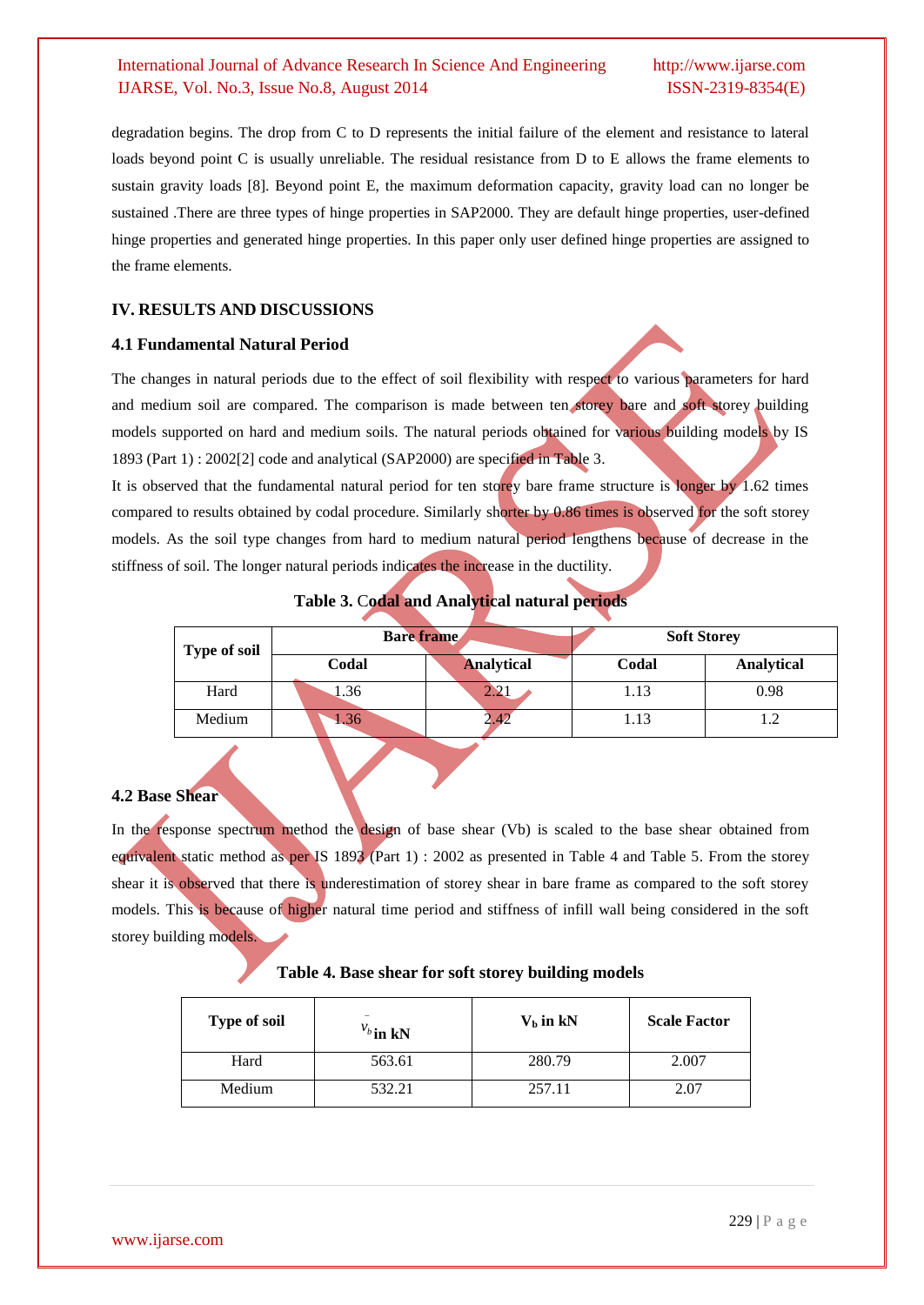| <b>Type of soil</b> | $-$ in kN | $Vb$ in kN | <b>Scale Factor</b> |
|---------------------|-----------|------------|---------------------|
| Hard                | 359.78    | 245.51     | 1.47                |
| Medium              | 342.79    | 184.06     | 1.86                |

| Table 5. Base shear for bare frame building models |  |  |  |  |  |  |  |
|----------------------------------------------------|--|--|--|--|--|--|--|
|----------------------------------------------------|--|--|--|--|--|--|--|

The base shear increases with increase in mass and stiffness of the soil. As the soil property changes from hard and medium the base shear decreases due to decrease in the stiffness of soil. For building models on hard and medium soil with bare frame, the base shear decreases by 1.56 and 1.55 times as compared to the soft storey building models on hard and medium soil by equivalent static method respectively. Similarly for soft storey building models supported on hard and medium soil base shear increased by 1.143 and 1.396 times as compared to bare frames by response spectrum method. The scale factor is found in the range 1.47 to 2.07. These results reveal that, as the stiffness of the soil decreases the strength in the buildings decreases thereby indicating a lesser amount of earthquake carrying capacity.

# **4.3 Lateral Displacements**

The profile of lateral displacement along longitudinal direction by equivalent static and response spectrum method are shown Fig. 4.





The lateral displacement of a building is a function of the stiffness, thus lateral displacement of the building decreases with the increase in the lateral stiffness. Therefore, the displacement of the building models of soft storey on hard soil is less than the bare frame on medium soil. There is reduction in the lateral displacement by 10.77% and 12.97% for bare and soft storey building models on hard soil when compared to the models supported on medium soil by ESM respectively. Similarly 14.97% and 12.36% of decrement in lateral displacement are observed by RSM. The results indicate that higher flexibility in the building models supported on medium soil compared to hard soil.

#### **4.4 Storey Drift**

The profiles of storey drift for buildings along longitudinal direction by equivalent static method and response spectrum method are shown in Fig. 5.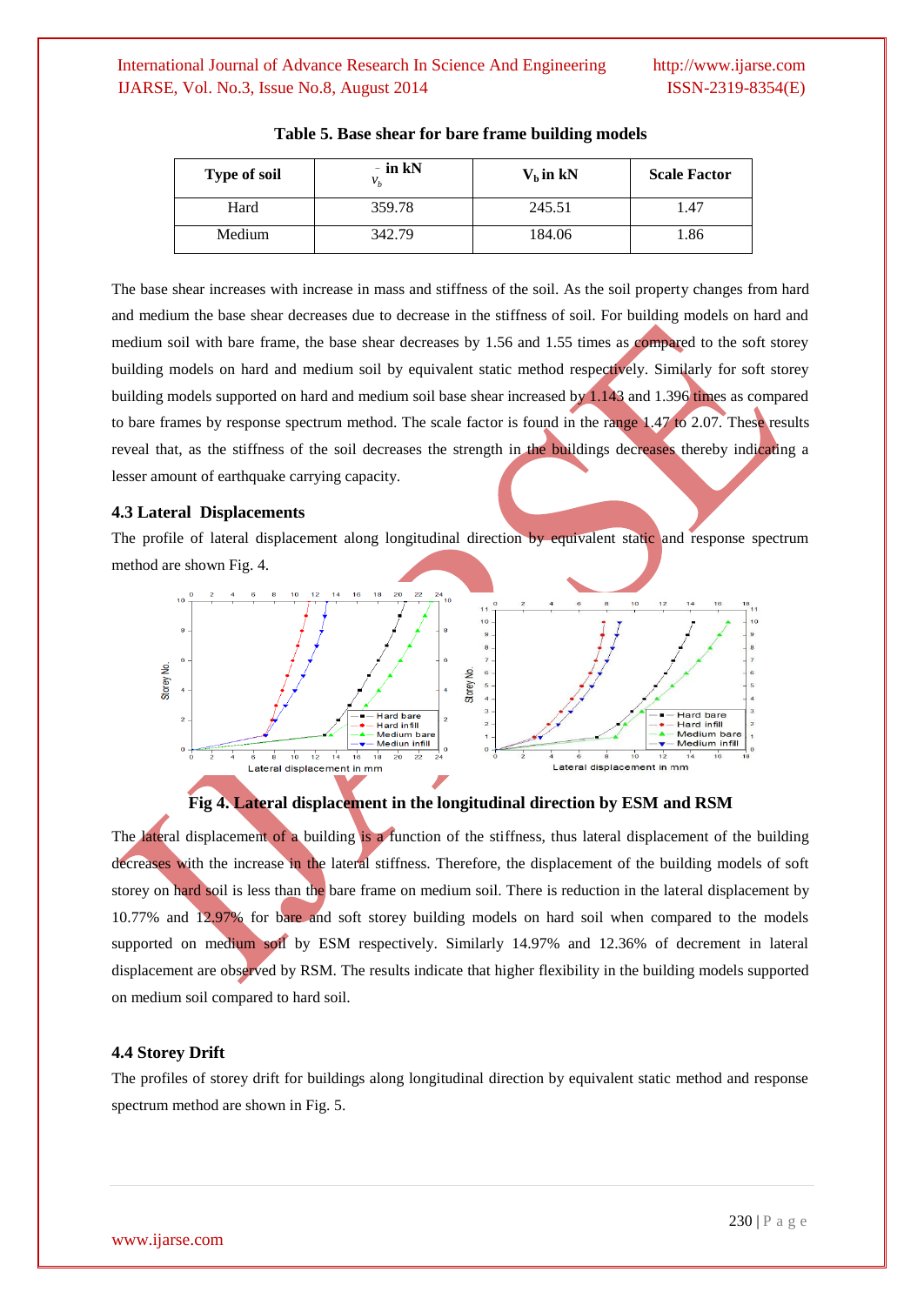



The storey drift of a building is a function of the stiffness. As per the clause  $7.11.1$  of IS 1893 (Part 1) : 2002 the storey drift should be within the 0.004 times the storey height [2]. Therefore, storey drift of the building decreases with the increase in the lateral stiffness. Thus, storey drift of the building models of bare and soft storey on hard soil is lesser than that of the building models on medium soil. For soft storey and bare frame building models on hard soil there is reduction in the storey drift by 1.20 and 0.667 times when compared to the bare and soft storey models supported on medium soil by equivalent static method respectively. Similarly 1.50 and 2.00 times decrement in storey drift are observed by the response spectrum method. The drift at the first storey is more compared to the upper storeys as first storey is designed without constructing infill walls resulting to soft storey. These static and linear results recommend that the civil engineering professionals should follow earthquake code procedures during design of multistorey buildings.

#### **4.5 Performance evaluation of building models**

Performance based seismic evaluation of building models are carried out by non linear static pushover analysis (i.e. Equivalent static pushover analysis and Response spectrum pushover analysis). User defined hinges are assigned for building models along the longitudinal direction.

#### **4.5.1 Performance point and location of hinges**

The base force, displacement and the location of the hinges at the performance point, for various performance levels along longitudinal direction for all building models are presented in the Table 6 to Table 9. In most of the buildings, flexural plastic hinges are formed in the first storey because of open ground storey. The plastic hinges are formed in the beams and columns

| <b>Type of</b> | <b>Hinge</b>  | <b>Performance point</b> | <b>Location of hinges</b> |       |           |            |          |          |              |
|----------------|---------------|--------------------------|---------------------------|-------|-----------|------------|----------|----------|--------------|
| soil           | <b>Status</b> | <b>Base shear</b>        | <b>Displacement</b>       | $A-B$ | <b>B-</b> | <b>IO-</b> | LS-      | $\bf CP$ | <b>TOTAL</b> |
|                |               | (kN)                     | $(\mathbf{mm})$           |       | 10        | LS         | $\bf CP$ | to $E$   |              |
| Hard           | Yield         | 993.23                   | 83.11                     | 274   | 32        | 18         | 10       | 4        | 320          |
|                | Ultimate      | 1106.51                  | 93.96                     | 244   | 40        | 26         | 14       | 22       | 320          |
| Medium         | Yield         | 782.00                   | 86.96                     | 282   | 32        | 6          | 2        | 4        | 320          |
|                | Ultimate      | 979.35                   | 99.01                     | 253   | 31        | 10         | 12       | 24       | 320          |

**TABLE 6. PERFORMANCE POINT AND LOCATION OF HINGES FOR BARE FRAME BUILDING MODELS BY ESM**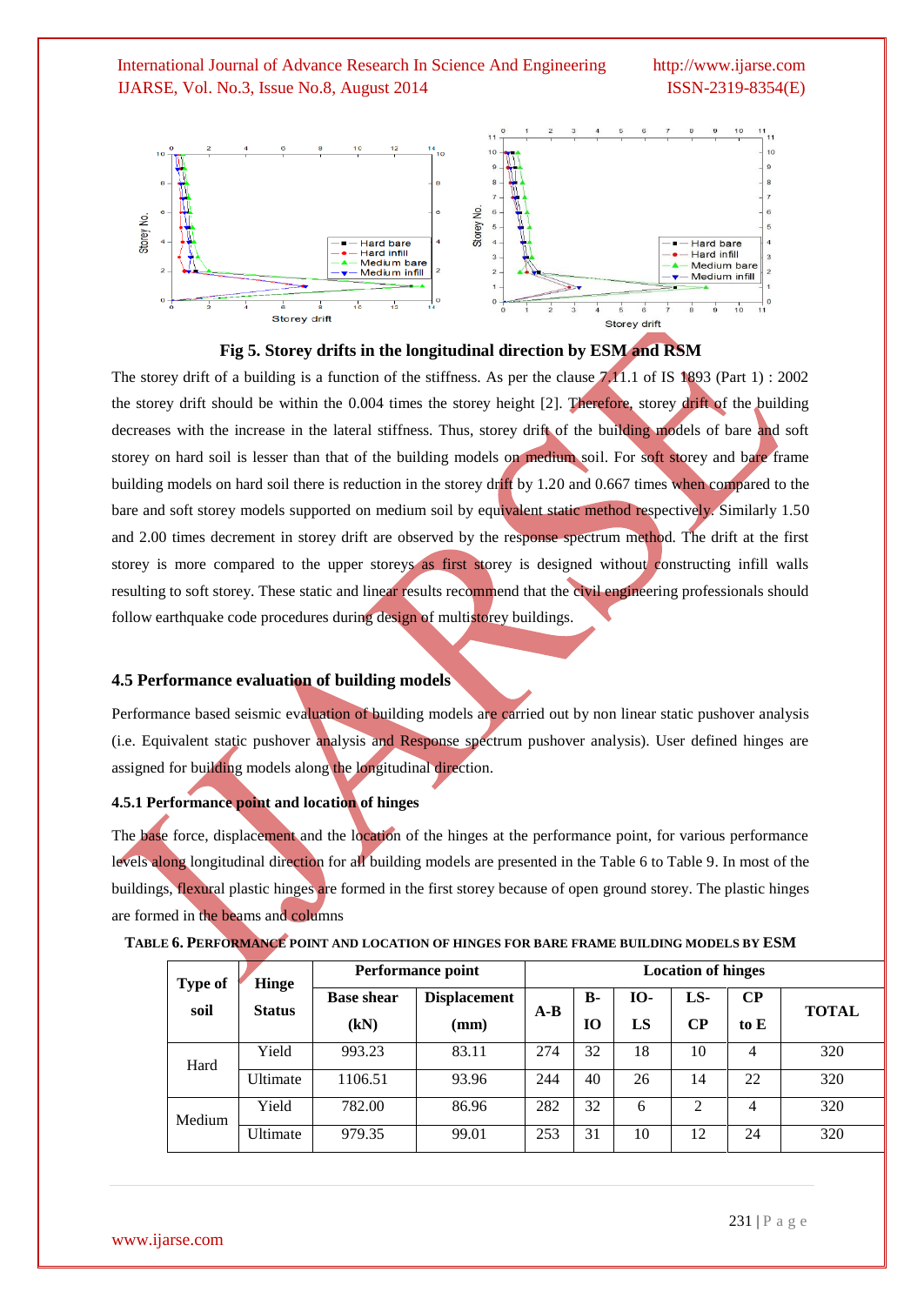| <b>Type of</b> |          | <b>Performance point</b><br>No of |                             |       | <b>Location of hinges</b> |                  |                 |                  |              |  |  |
|----------------|----------|-----------------------------------|-----------------------------|-------|---------------------------|------------------|-----------------|------------------|--------------|--|--|
| soil           | stoteys  | <b>Base shear</b><br>(kN)         | <b>Displacement</b><br>(mm) | $A-B$ | $B-IO$                    | <b>IO-</b><br>LS | LS-<br>$\bf CP$ | $\bf CP$<br>to E | <b>TOTAL</b> |  |  |
| Hard           | Yield    | 1849.27                           | 122.03                      | 374   | 24                        | 8                | 2               | 2                | 410          |  |  |
|                | Ultimate | 2030.38                           | 131.44                      | 352   | 20                        | 14               | 8               | 16               | 410          |  |  |
| Medium         | Yield    | 1684.94                           | 124.49                      | 378   | 26                        | 4                |                 |                  | 410          |  |  |
|                | Ultimate | 2070.81                           | 133.087                     | 360   | 20                        | 8                | 5               | 17               | 410          |  |  |

### **Table 7. Performance point and location of hinges for soft storey building models by ESM**

**Table 8. Performance point and location of hinges for bare frame building models by RSM**

|                        |                  | <b>Performance point</b>  | <b>Location of hinges</b> |       |        |                  |                                    |                                              |              |
|------------------------|------------------|---------------------------|---------------------------|-------|--------|------------------|------------------------------------|----------------------------------------------|--------------|
| <b>Type of</b><br>soil | No of<br>stoteys | <b>Base shear</b><br>(kN) | Displacement<br>(mm)      | $A-B$ | $B-IO$ | <b>IO-</b><br>LS | $LS$ .<br>$\overline{\mathbf{CP}}$ | $\overline{\mathbf{C}}\mathbf{P}$<br>to<br>E | <b>TOTAL</b> |
| Hard                   | Yield            | 1023.48                   | 81.61                     | 276   | 26     | 14               | 2                                  | $\mathcal{D}_{\mathcal{L}}$                  | 320          |
|                        | Ultimate         | 1141.76                   | 90.95                     | 260   | 21     | 14               | 12                                 | 15                                           | 320          |
| Medium                 | Yield            | 812.5                     | 85.46                     | 280   | 26     | 10               |                                    | 3                                            | 320          |
|                        | Ultimate         | 1014.85                   | 96.19                     | 265   | 24     | 8                | 8                                  | 15                                           | 320          |

# **Table 9. Performance point and location of hinges for soft storey building models by RSM**

| <b>Type of</b> |                 | Performance point<br>No of |                     |       | <b>Location of hinges</b> |            |                |          |              |  |
|----------------|-----------------|----------------------------|---------------------|-------|---------------------------|------------|----------------|----------|--------------|--|
| soil           | stoteys         | <b>Base shear</b>          | <b>Displacement</b> | $A-B$ | <b>B-</b>                 | <b>IO-</b> | LS-            | $\bf CP$ | <b>TOTAL</b> |  |
|                |                 | (kN)                       | $(\mathbf{mm})$     |       | 10                        | LS         | CР             | to E     |              |  |
| Hard           | Yield           | 1879.42                    | 120.38              | 380   | 24                        | ↑          |                | 3        | 410          |  |
|                | <b>Ultimate</b> | 2065.53                    | 128.18              | 366   | 8                         | 10         | 10             | 16       | 410          |  |
| Medium         | Yield           | 1715.25                    | 122.84              | 387   | 12                        | 6          | $\overline{c}$ | 3        | 410          |  |
|                | <b>Ultimate</b> | 2106.11                    | 129.827             | 372   | 10                        | 6          | 4              | 18       | 410          |  |

It is seen from Table 6 to Table 9 that there is an increment in base force at the ultimate state from bare to soft storey. The percentage increase in base shear for the bare and soft storey building models on hard soil is found to be 45.50% and 51.0% when compared to medium soil by equivalent static method. Similarly there is increment of 44.72% and 51.81% for the hard and medium soil by response spectrum method.

It is further observed that, The hinges are formed within the life safety range at the ultimate state is 93.125% and 92.5% for bare frame building models on hard and medium soil respectively. 96.08% and 95.86% for infill frame building models on hard and medium soils by equivalent static pushover analysis method. Similarly 95.89% and 95.62% for bare frame and 96.1% and 95.61% for infill frame building models on hard and medium soil by response spectrum method. The hinges are formed beyond the CP range at the ultimate state is 6.875% and 7.5% for bare frame building models on hard and medium soil respectively. 3.92% and 4.14% for infill frame building models on hard and medium soils by Equivalent static pushover analysis method. Similarly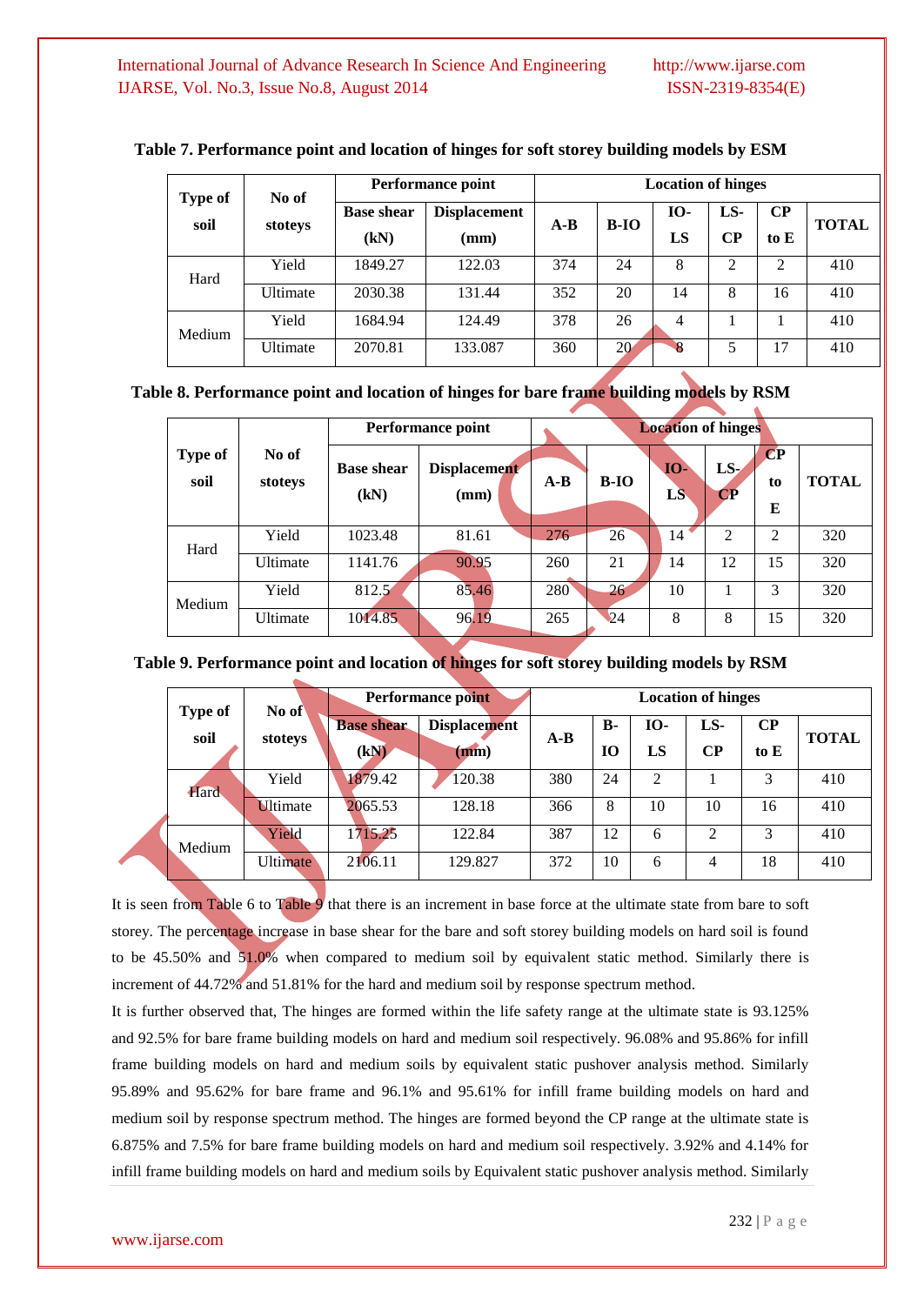4.11% and 4.38%, for bare frame and 3.9% and 4.39% for infill frames respectively by response spectrum pushover analysis method.

From the above discussions it can be concluded that as the soil property changes from hard to medium the yield and ultimate base shear decreases, this is due to the reduction in the stiffness of soil. The performances of the building bare frame and soft storey supported on hard and medium soil are within the life safety at the ultimate state for both equivalent and response spectrum method. Few collapse hinges are formed in bottom storey columns of soft storey models and the may be same are retrofitted to enhance the performance of buildings.

### **4.6 Ductility Ratio (DR)**

Ductility ratio can be defined as the ratio collapse yield (CP) to the initial yield (IY) [10]. The ductility ratio (DR) results are presented in Table 10 and Table 11.

| <b>Type of</b> | <b>Soft storey</b><br><b>Bare frame</b> |       |      |        |        |      |
|----------------|-----------------------------------------|-------|------|--------|--------|------|
| soil           | CY                                      | IY    | DR   | rν     | IY     | DR   |
| Hard           | 93.96                                   | 86.11 | 1.13 | 31.44  | 122.03 | 1.08 |
| Medium         | 99.01                                   | 86.96 | 1.14 | 133.09 | 124.49 | 1.07 |

### **Table 10. Ductility ratio by equivalent static pushover analysis**

# **Table 11. Ductility ratio by response spectrum pushover analysis**

| Type of |         | <b>Bare frame</b> |      |         | <b>Soft storey</b> |      |
|---------|---------|-------------------|------|---------|--------------------|------|
| soil    | CY      | IY                | DR   | CY      | IY                 | DR   |
| Hard    | 141.76  | 336.1             | 3.4  | 2065.53 | 507.56             | 4.07 |
| Medium  | 1014.85 | 359.78            | 2.82 | 2106.11 | 563.61             | 3.74 |

It is seen from the Table 10 and Table 11 that ductility ratio of the building models evaluated by the equivalent static pushover method are within the target value equal to 3. DR in remaining models are nearer to target value. These results also reveal that as the soil property changes from hard to medium the DR increases nearer or slightly more than the target value. It is concluded from the results that the buildings are more ductile as evaluated by RSM compared to ESM.

### **4.7 Safety Ratio (SR)**

The ratio of base shear force at performance point to the base shear by equivalent static method is called safety ratio. If the safety ratio is equal to one then the structure is safe, if it is less than one than the structure is unsafe and if ratio is more than one the structure is safer [11]. The safety ratio values are given in Table 12 and Table 13.

| Type of |                   | <b>Bare frame</b> |           | <b>Soft storey</b> |                   |      |
|---------|-------------------|-------------------|-----------|--------------------|-------------------|------|
| soil    | <b>Base Shear</b> | <b>Base Force</b> | <b>SR</b> | <b>Base Shear</b>  | <b>Base Force</b> | SR   |
| Hard    | 1106.51           | 336.1             | 3.29      | 2030.38            | 507.56            | 4.00 |
| Medium  | 979.35            | 359.78            | 2.72      | 2070.81            | 563.61            | 3.67 |

**TABLE 12. SAFETY RATIO BY EQUIVALENT STATIC PUSHOVER ANALYSIS**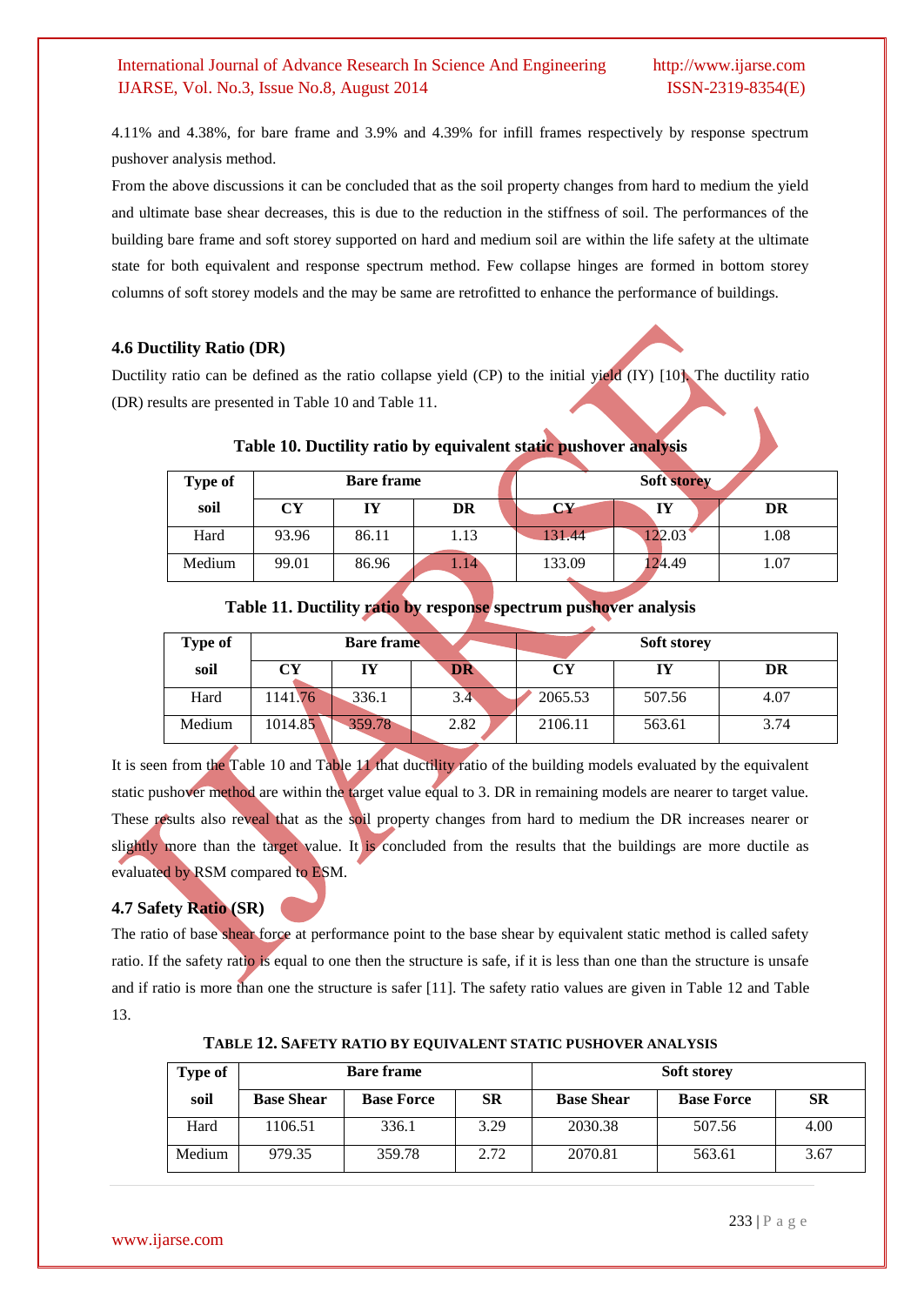| Type of |                   | <b>Bare frame</b> |      | <b>Soft Storey</b> |                   |      |
|---------|-------------------|-------------------|------|--------------------|-------------------|------|
| soil    | <b>Base Shear</b> | <b>Base Force</b> | SR   | <b>Base Shear</b>  | <b>Base Force</b> | SR   |
| Hard    | 1141.76           | 245.51            | 4.65 | 2065.53            | 232.28            | 8.89 |
| Medium  | 1014.85           | 165.27            | 6.14 | 2106.11            | 257.11            | 8.19 |

#### **Table 13. Safety ratio by response spectrum pushover analysis**

It is observed that for bare frame building models on hard and medium soil by response spectrum pushover analysis method that there is increase in the safety ratio results by 1.413 and 2.257 times compared to equivalent static pushover analysis. The safety ratio for the soft storey building models on hard and medium soil by response spectrum pushover analysis is 2.222 and 2.231 times higher when compared to the soft storey models by equivalent static method.

The safety ratio is directly proportional to the stiffness of the building models. As the safety ratio values are greater than one, the building models are safer. From the above results it can be concluded that soft storey buildings are safer than the bare frame buildings.

# **4.8 Global Stiffness (GS)**

The ratio of base shear to the displacement at performance point is called as global stiffness [11]. In present study the stiffness parameter is studied in order to understand the behavior of the building in terms of strength due to applied earthquake load. The Global stiffness results are tabulated in Table 14 and Table 15.

|  | Type of<br>soil | <b>Bare frame</b> |                 |       |       | <b>Soft storey</b> |                 |       |
|--|-----------------|-------------------|-----------------|-------|-------|--------------------|-----------------|-------|
|  |                 | <b>BF</b> at PF   | Displacement at |       | GS    | <b>BF</b> at PF    | Displacement at | GS    |
|  |                 |                   | PF              | PF    |       |                    |                 |       |
|  | Hard            | 1106.51           |                 | 93.96 | 12.55 | 2030.38            | 131.44          | 16.22 |
|  | Medium          | 979.35            |                 | 99.01 | 10.55 | 2070.81            | 133.09          | 16.11 |

#### **Table 14. Global stiffness by equivalent static pushover analysis**

# **Table 15. Global stiffness by response spectrum pushover analysis**

| <b>Type of</b> |                 | <b>Bare frame</b> |       | <b>Soft storey</b> |                 |       |
|----------------|-----------------|-------------------|-------|--------------------|-----------------|-------|
| soil           | <b>BF</b> at PF | Displacement at   | GS    | <b>BF</b> at PF    | Displacement at | GS    |
|                |                 | РF                |       |                    | РF              |       |
| Hard           | 1141.76         | 90.95             | 11.78 | 2065.53            | 128.18          | 15.56 |
| Medium         | 1014.85         | 96.19             | 9.89  | 2106.11            | 129.83          | 15.44 |

It is seen from Tables 14 and Table 15 for bare frame building models on hard soil as per response spectrum pushover analysis method that there is decrease in global stiffness by 1.065 times when compared with equivalent static pushover analysis. Similarly, the decrement of 1.066 times is observed for bare frame building models on medium soil. The GS of soft storey building models on hard soil by equivalent static method is found to be 1.042 times higher when compared to the soft storey models supported on hard soil by response spectrum pushover analysis. Similarly, the 1.04 times increment is observed for medium soil.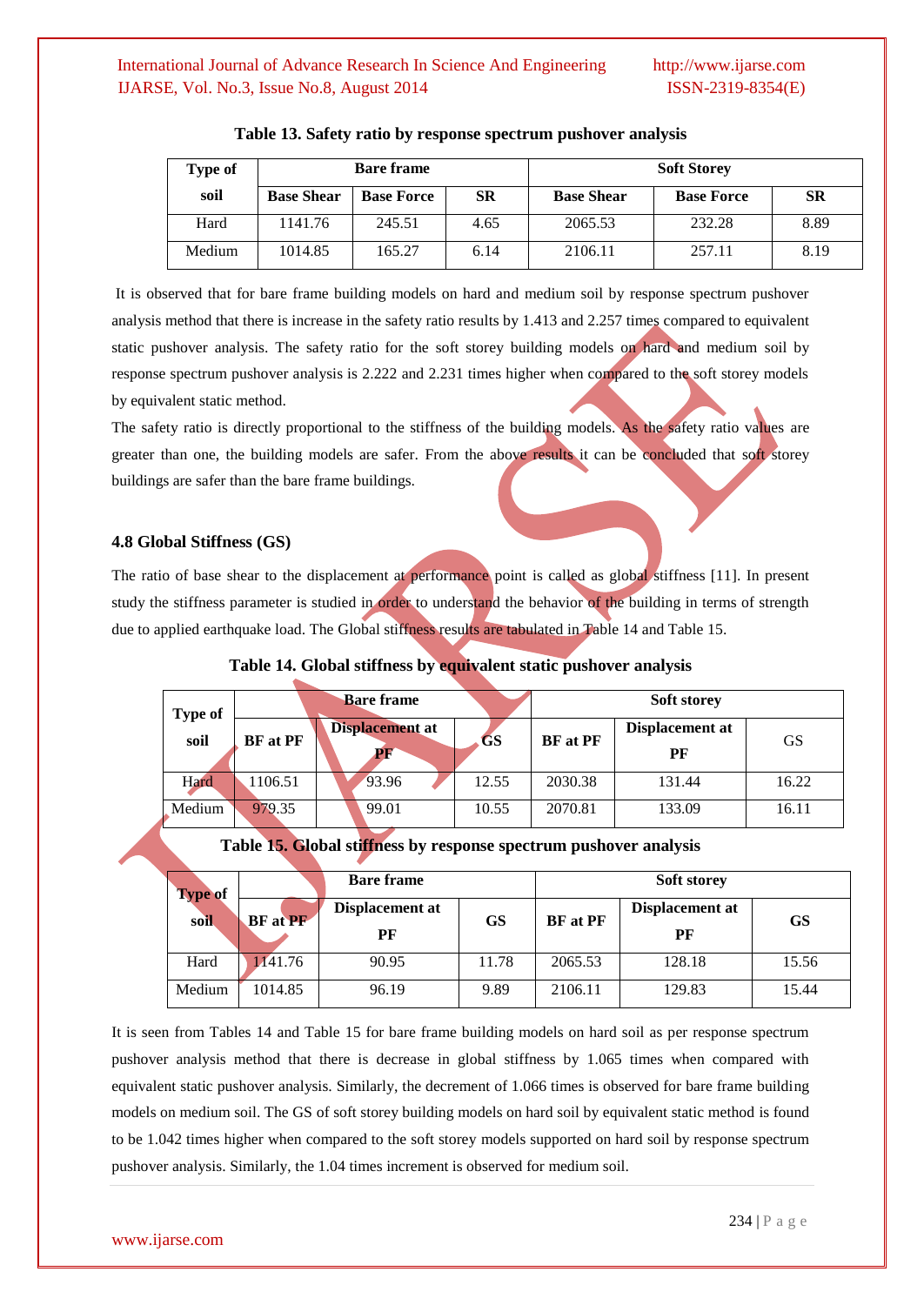The global stiffness decreases with stiffness of the soil. It can be concluded the buildings are stiffer on hard soil compared to buildings on medium soil. These results reveal that, multistoreyed RC multistoreyed buildings designed considering earthquake load combinations prescribed in earthquake codes are stiffer to sustain earthquakes.

# **V. CONCLUSIONS**

Based on the material properties, building considered, and analysis procedures the following conclusions are drawn,

1. The fundamental natural period of the building vary inversely with stiffness of the soil. The fundamental natural period lengthens as the soil property changes from hard to medium. Fundamental natural period empirical formula specified in IS: 1893 (Part 1)- 2002 code may be revised.

2. Stiffness of masonry infill walls must be considered during design of RC frame buildings to capture true behavior.

3. The soil property has influence on the base shear of the buildings, as the soil property changes from hard to medium the base shear decreases due to decrease in the soil stiffness.

3. The lateral displacement of the building increases as the soil property changes from hard to medium type soil. The flexibility of soil directly affects the lateral displacement of the building

4. The models considered in this paper are safer, ductile, stiffer, and more than 90% of hinges are developed within life safety level by non linear pushover analyses.

### **REFERENCES**

- [1] S. Hegde Purnachandra., S.S Dyavanal, and S.A Annigeri (2007), "Performance Based Seismic evaluation of multistorey buildings considering the effect of soil structure interaction", RDSE-2007, Manipal Institute of technology, Manipal
- [2] IS 1893 (Part1) : 2002, Criteria for earthquake resistant design of structure, General Provision and Building.
- [3] P. Agarwal and M. Shrikhande (2006), "Earthquake design of structures" Prentice Hall of India Private Limited New Delhi India.
- [4] FEMA 356, 2000 "Pre-standard and commentary for the seismic rehabilitation of buildings", ASCE for the Federal Emergency Management Agency, Washington, D.C.
- [5] Applied Technology Council, (1996), "Seismic Evaluation and Retrofit of Concrete Buildings", ATC 40, Vol. 1, Applied Technology Council, Redwood city, California
- [6] Rihan Maaze "Seismic Evaluation of Multistorey Buildings with Soft Storey", M.Tech thesis, 2013, BVB College of Engg. & Tech., Hubli-580 031, India.
- [7] IS 456 : 2000 "Code of Practice for Plain and Reinforced Concrete", Bureau of Indian Standards, New Delhi, India.
- [8] Federal Emergency Management Agency, FEMA-440 (2005), "Improvement of Nonlinear Seismic Analysis Procedures". California.